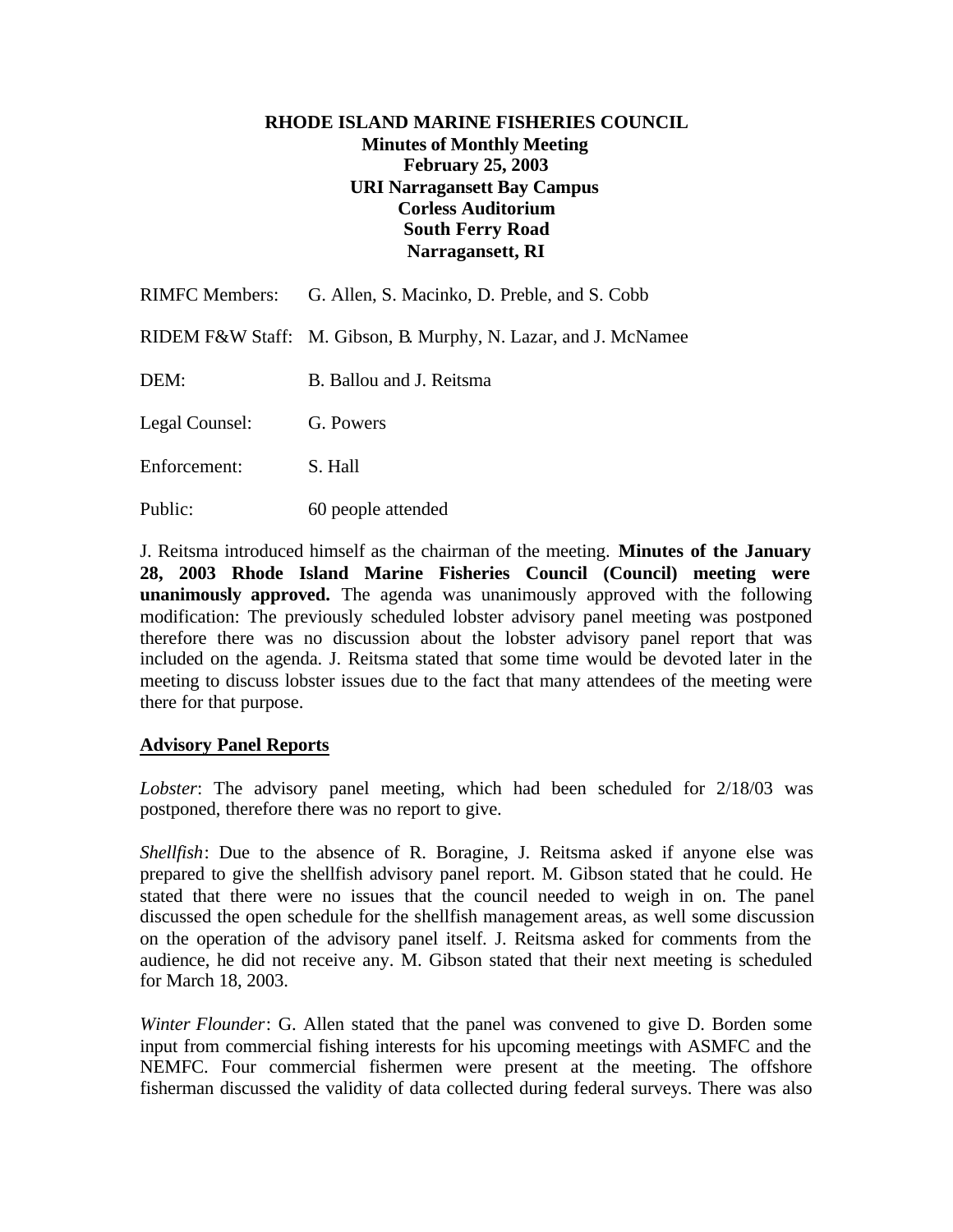discussion on the migration patterns of offshore stocks of winter flounder into state waters. The commercial fishermen present stated that offshore winter flounder stocks do not migrate into state waters in any appreciable numbers. M. Gibson stated that the management board is meeting at the ASMFC meeting week. He stated that the board would be tasked with ending overfishing in the stock area of the fish. The commercial fishermen present at the meeting were concerned with more stringent regulations being imposed in state waters, but DEM staff at the meeting stated that this would probably not be the case. J. Reitsma asked for comments from the Council and the audience but did not receive any. J. Reitsma stated that D. Borden was at the ASMFC meeting, which accounted for his absence from the RIMFC meeting, but that D. Borden would chair the RIMFC meetings when he was in town.

# **Old Business**

*Proposed additions to the advisory panels*: J. McNamee stated that Tom Hoxie had been nominated as the commercial floating fish trap representative to the winter flounder advisory panel and would replace Carl Grandquist on that advisory panel. **G. Allen made a motion to accept this nomination, it was seconded by D. Preble and was accepted unanimously.** G. Allen stated that B. Mattiucci was vacating his position on the winter flounder advisory panel therefore solicitations for a nomination to the winter flounder advisory panel as a commercial rod and reel fisherman would be needed for the next Council meeting. J. McNamee then presented the multiple alternate request from the offshore trawler group that had been tabled from the previous meeting. M. Gibson clarified what the discussion had been about. D. Preble clarified the two ways of addressing the additional alternates, either four rotating members or one primary representative with three alternates. G. Allen stated he approved of the idea but did not want to see this format go into other advisory panels due to the administrative burden it presented. **D. Preble made a motion to accept one primary representative with three alternates for the summer flounder advisory panel offshore trawler representative, it was seconded by S. Cobb. A modification to the motion was put forward to specify the members as J. O'Grady as the primary representative and Mike Hall, Donald Fox, and Ray Livernois as the alternates. D. Preble made a motion to accept the modification to the original motion, it was seconded by S. Cobb and unanimously approved.**

*Proposed addition to the Council*: J. McNamee presented K. Ketchum as a nominee for the vacant Council seat. J. Reitsma asked B. Ballou to give information on the nomination process for the vacant council seats. B. Ballou stated the names of the nominees: A. Wheeler, K. Ketchum, E. Noll, G. Goodwin, and J. King. These candidates will be interviewed and the Departments recommendation will be presented to the Governor within the next two to three weeks.

### **New Business**

*Review of aquaculture operation applications*: M. Gibson stated that there was only one of the four applications presented to the Council that the Council needed to comment on.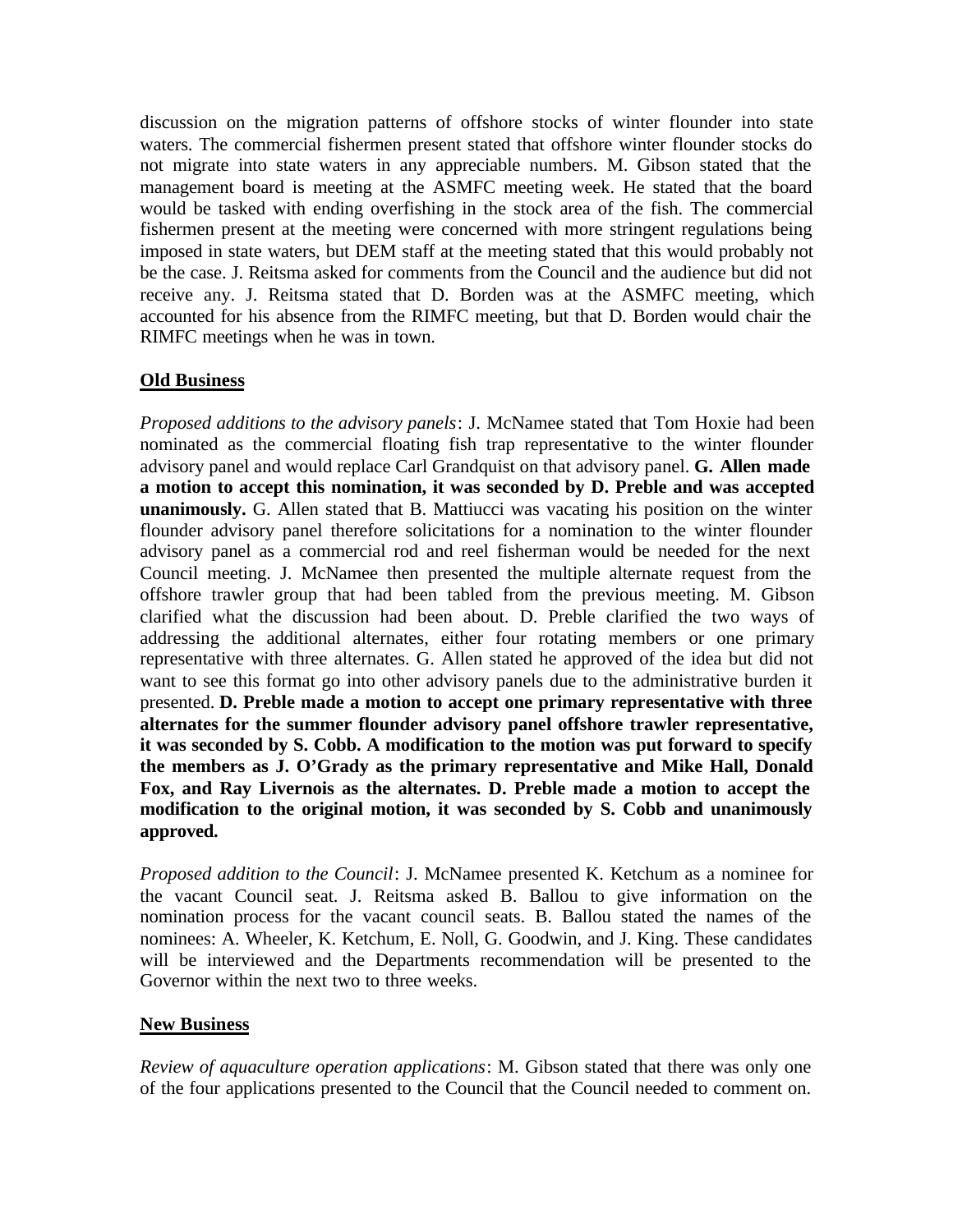J. McNamee elaborated on this stating that there are several levels of application and the Council will only receive applications that have gone out to public notice in the future. The one application that needed Council approval was Roebuck, application #02-10-38. J. McNamee stated that Fish and Wildlife staff approved the application. **D. Preble made a motion to accept the application, it was seconded by G. Allen and unanimously approved.**

# **Other Business**

*Review of public hearing proposals*: B. Murphy stated that the public hearing proposal discussion was put on the agenda to allow Council members to comment further on any proposal that was presented in the summary handed out at the previous meeting. He also stated that the agenda order for the public hearing had been set and was as presented in the public hearing proposal summary document. No comments were received. J. Reitsma suggested posting the public hearing summary document on the state list server.

*Discussion of lobster topics*: J. Reitsma made a statement about the rumor that the lobster fishery was to be closed. He stated that this rumor is not true, but stringent measures need to be taken to restore the lobster fishery. The rumor started from discussions between MA and RI where the possibility of closing the lobster fishery was presented as an option, this information leaked out and became the rumor that RI was going to close the lobster fishery this year, which is not true. M. Gibson gave a synopsis of the events that have taken place over the last few weeks concerning the lobster fishery. J. Reitsma asked for comments from the audience. Several people expressed their concerns for shutting down the fishery and added in their suggestions for the cause of the problem and how to solve the problem. A lobster fisherman from Newport handed in a proposal to the council, J. Reitsma collected this proposal. There was also an audience question about the interplay between lobster management area 2 and area 3. M. Gibson spoke to this question. There were a few questions about setting up quotas and TALs in the lobster fishery, J. Reitsma stated that current RI law prohibits the use of historic effort to set up control dates. He also stated that the regulation allowing for 50 new lobster licenses was not going to be repealed at this time. Other alternatives that were discussed were prohibition on culls, prohibition on soft-shelled lobsters, and gauge increases. M. Marchetti gave a statement from RILA, which discussed opposition for a double gauge increase, support for a nonmandatory v-notching program, opposition to closures, opposition to a ban on culls, predation issues, research into shell disease, and attrition in the industry.

*Discussion of dockside sale of lobster and finfish, including sales by charter boats*: J. Reitsma introduced the topic of dockside sale of lobster and finfish and stated that S. Hall from DEM Enforcement would give a statement relating to this. S. Hall stated that for charter boats, a commercial fishing license was required as well as a dealer's license. It is illegal for a charter boat to sell tautog under any circumstance and striped bass need to be tagged before being sold. Reporting requirements for dealers must be followed. An additional requirement to sell fish to the public would be a RIDOH dealer's license. Lobster boats also need a commercial license, a dealer's license, and the RIDOH dealer's license. Informally, RIDOH stated that they did not think any fishing vessel would